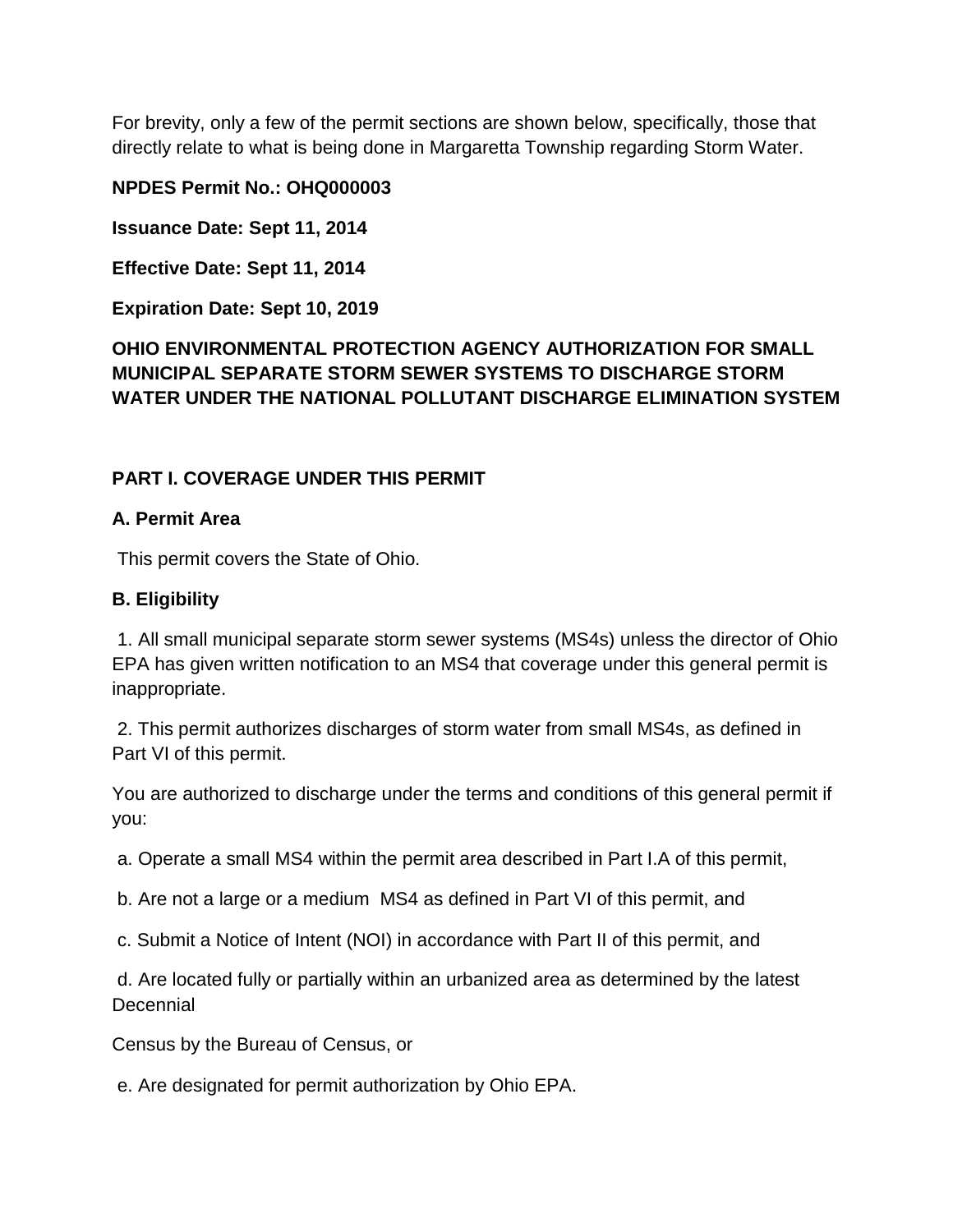3. The following are types of authorized discharges:

a. Storm water discharges. This permit authorizes storm water discharges to surface waters of the State from the small MS4s identified in Part I.B.2, except as excluded in Part I.C.

b. Non-storm water discharges. You are authorized to discharge the following nonstorm water sources provided that Ohio EPA has not determined, and notified you in writing, these sources are substantial contributors of pollutants to your MS4: waterline flushing; landscape irrigation; diverted stream flows; rising ground waters; uncontaminated ground water infiltration (infiltration is defined as water other than wastewater that enters a sewer system, including sewer service connections and foundation drains, from the ground through such means as defective pipes, pipe joints, connections, or manholes. Infiltration does not include, and is distinguished from, inflow.); uncontaminated pumped ground water; discharges from potable water sources; foundation drains; air conditioning condensate; irrigation water; springs; water from crawl space pumps; footing drains; lawn watering; individual residential car washing; flows from riparian habitats and wetlands; de-chlorinated swimming pool discharges; street wash water; and discharges or flows from fire-fighting activities.

## **C. Limitations on Coverage**

This permit does not authorize:

1. Discharges that are mixed with sources of non-storm water unless such non-storm water discharges are:

a. In compliance with a separate National Pollutant Discharge Elimination System (NPDES) permit,

or

b. Determined by Ohio EPA not to be a substantial contributor of pollutants to surface waters of the State.

2. Storm water discharges associated with industrial activity as defined in 40 CFR '122.26(b)(14)(i)-(ix) and (xi) that are not in compliance with a separate in force NPDES permit.

3. Storm water discharges associated with construction activity as defined in 40 CFR  $122.26(b)(14)(x)$  or 40 CFR  $122.26(b)(15)$  that are not in compliance with a separate in force NPDES permit.

4. Storm water discharges currently covered under another permit.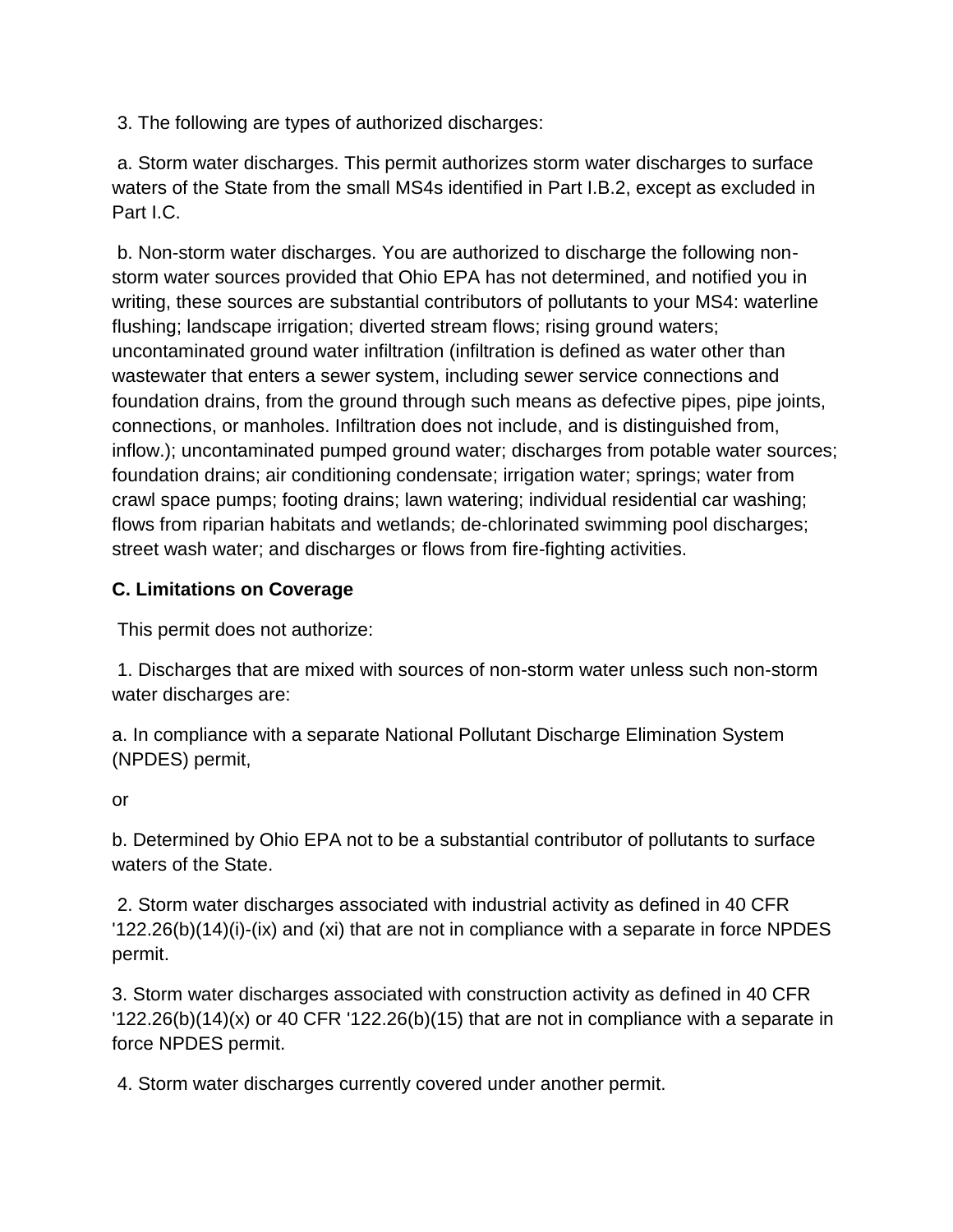5. Discharges that would cause or contribute to in-stream exceedances of water quality standards. Ohio EPA may require additional actions or an application for an individual permit or alternative general permit if an MS4 is determined to cause an in-stream exceedance of water quality standards.

6. Discharges of any pollutant into any water for which a Total Maximum Daily Load (TMDL) has been approved by U.S. EPA (this information can be obtained from Ohio EPA) unless your discharge is consistent with that TMDL. This eligibility condition applies at the time you submit an NOI for coverage. For discharges that cannot comply with TMDL requirements under this permit, you will be instructed by Ohio EPA to apply for an individual or other applicable general NPDES permit.

7. Discharges that do not comply with Ohio EPA=s anti-degradation policy for water quality standards.

## **D. Obtaining Authorization**

1. To be authorized to discharge storm water from small MS4s, you shall submit a completed NOI form, application fee and your Storm Water Management Program (SWMP) in accordance with the deadlines presented in Part II.A of this permit. To renew coverage you shall only submit a completed NOI form and application fee.

2. Your NOI, to be completed on a form furnished by Ohio EPA, shall be signed and dated in accordance with Part V.G of this permit.

3. Until notified in writing by Ohio EPA, dischargers who submit an NOI in accordance with the requirements of this permit are not covered by this permit. The Agency may deny coverage under this permit and require submittal of an application for an individual NPDES permit or alternative general permit based on a review of the NOI or other information (see Part V.Q).

4. Where an operator is added or removed after submittal of an NOI under Part II of this permit, a new NOI shall be submitted in accordance with Part II prior to the change.

## **6 Minimum Control Measures**

The six minimum control measures that shall be included in your SWMP (Storm Water Management Plan) are:

- 1. Public Education and Outreach on Storm Water Impacts (Margaretta complies by distributing fliers and documents developed by Erie County)
- 2. Public Involvement/Participation (Margaretta complies by posting information on the Township web page, Facebook, and township hall bulletin board. Public advertisements in the local newspaper (Sandusky Register)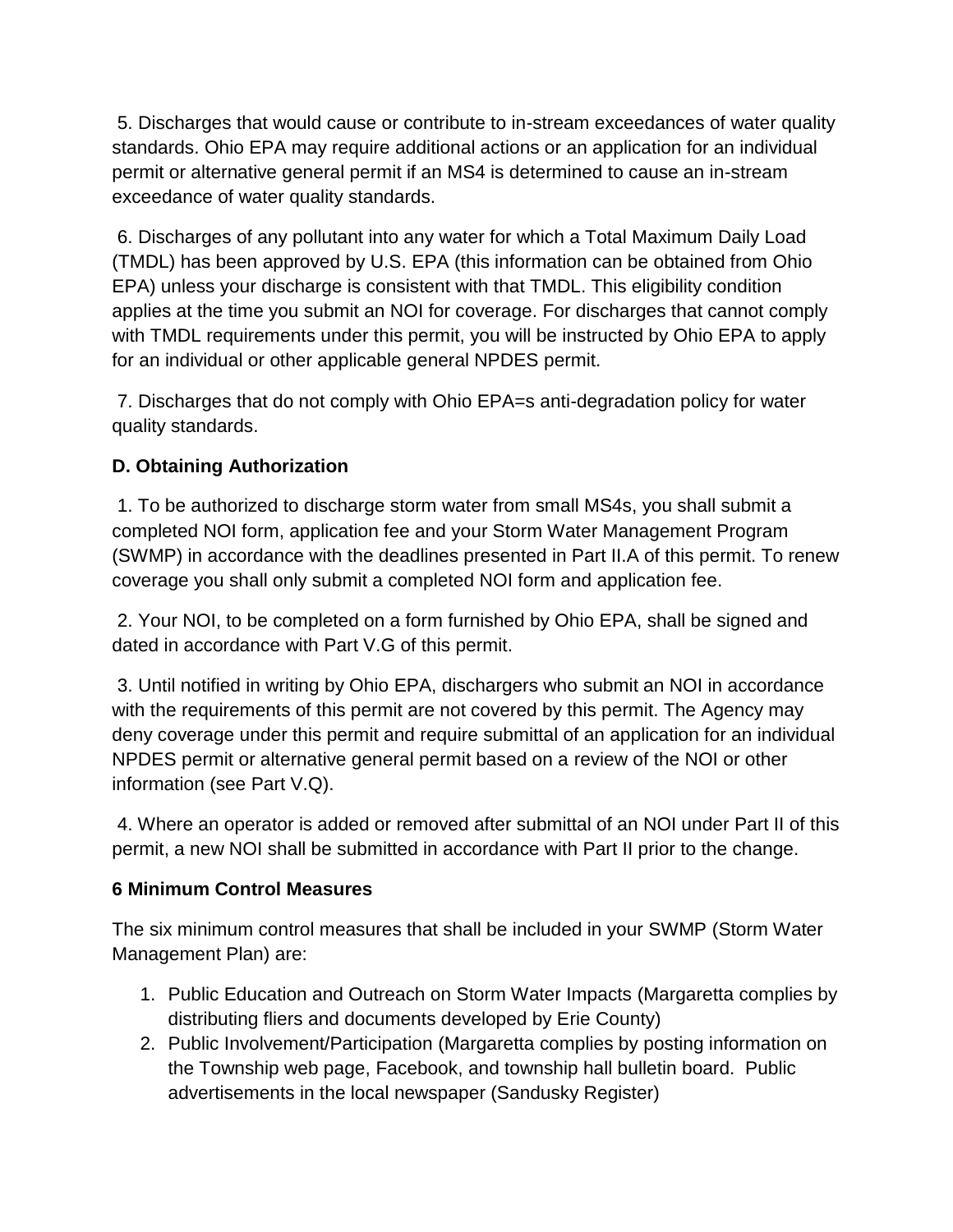- 3. Illicit Discharge Detection and Elimination (Margaretta complies by completing the area survey to develop a storm water map during dry weather. Any unordinary water flow, odors, or visible debris was/is cause for concern)
- 4. Construction site storm water run-off control (Margaretta complies by working with Erie County to develop and enforce appropriate ordinances and resolutions regarding construction site storm water runoff))
- 5. Post-Construction Storm Water Management in New Development and Redevelopment (Margaretta complies by working with Erie County to develop and enforce appropriate ordinances and resolutions)
- 6. Pollution Prevention/Good Housekeeping for Municipal Operations (Margaretta complies by developing and implementing a plan for each Township property, including inspections, etc.)

# **PART V. STANDARD PERMIT CONDITIONS**

## **A. Duty to Comply**

You shall comply with all conditions of this permit. Any permit noncompliance constitutes a violation of ORC 6111 and is grounds for enforcement action.

Ohio law imposes penalties and fines for persons who knowingly make false statements or knowingly swear or affirm the truth of a false statement previously made.

# **PART VI. DEFINITIONS**

All definitions contained in Section 502 of the Act and 40 CFR 122 shall apply to this permit and are incorporated herein by reference. For convenience, simplified explanations of some regulatory/statutory definitions have been provided, but in the event of a conflict, the definition found in the Statute or Regulation takes precedence.

Please see the following web site for Federal and State laws related to Ohio EPA's Division of Surface Water: http://epa.ohio.gov/dsw/dswrules.aspx

Please see the following web site for Storm Water Program forms and other guidance documents associated with this general permit: http://epa.ohio.gov/dsw/storm/index.aspx

Best Management Practices (BMPs) means schedules of activities, prohibitions of practices, maintenance procedures, and other management practices to prevent or reduce the pollution of surface waters of the State. BMPs also include treatment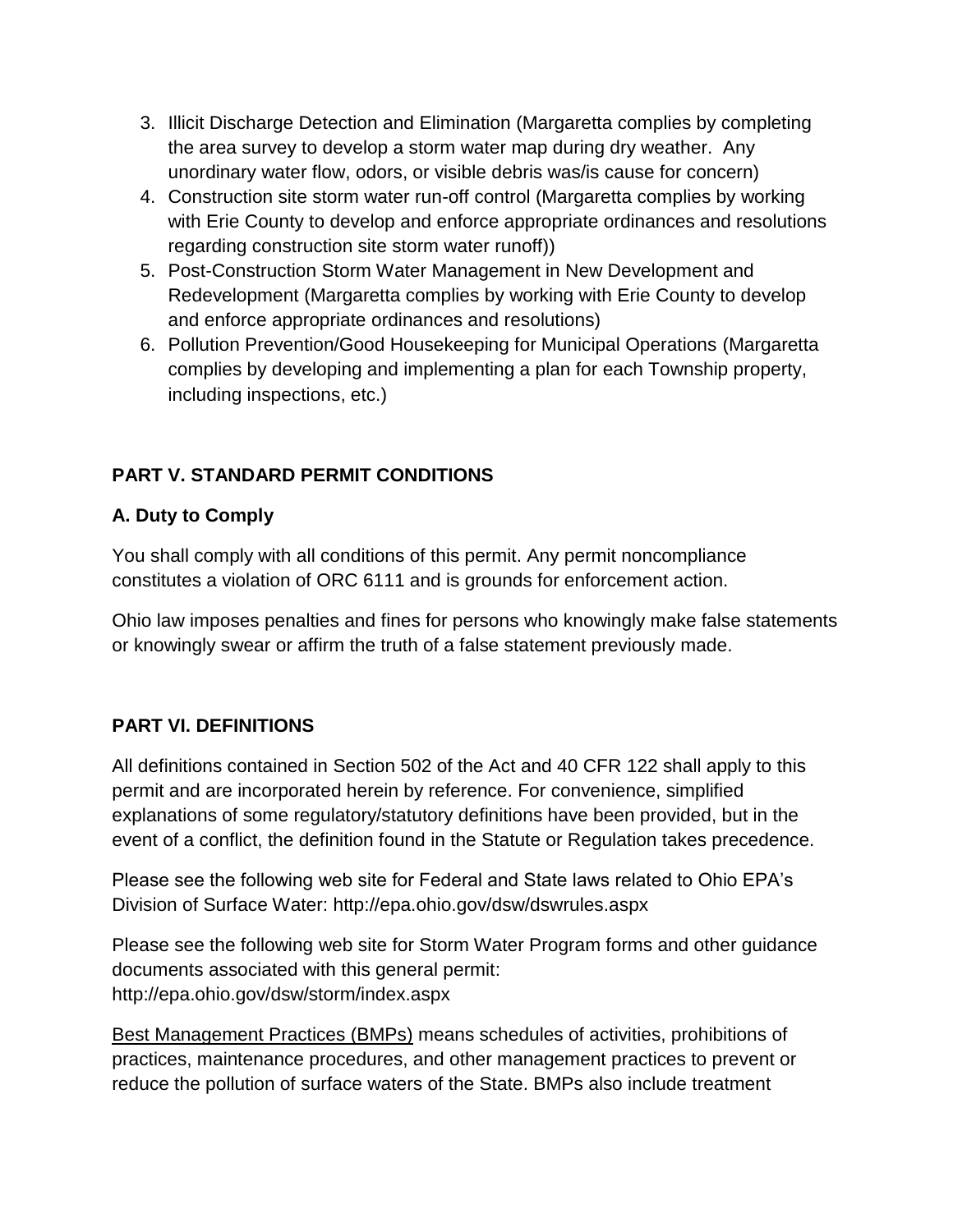requirements, operating procedures, and practices to control runoff, spillage or leaks, sludge or waste disposal, or drainage from raw material storage.

Bypass means the intentional diversion of waste streams from any portion of a treatment facility.

Control Measure as used in this permit refers to any Best Management Practice or other method used to prevent or reduce the discharge of pollutants to surface waters of the State.

CWA or The Act means the Clean Water Act (formerly referred to as the Federal Water Pollution Control Act or Federal Water Pollution Control Act Amendments of 1972) Pub.L. 92-500, as amended Pub. L. 95-217, Pub. L. 95-576, Pub. L. 96-483 and Pub. L. 97-117, 33 U.S.C. 1251 et.seq.

Director means the director of the Ohio Environmental Protection Agency.

Discharge, when used without a qualifier, refers to a discharge of a pollutant@ as defined at 40 CFR 122.2.

Illicit Connection means any man-made conveyance connecting an illicit discharge directly to a municipal separate storm sewer.

Illicit Discharge is defined at 40 CFR 122.26(b)(2) and refers to any discharge to a municipal separate storm sewer that is not entirely composed of storm water, except discharges authorized under an NPDES permit (other than the NPDES permit for discharges from the MS4) and discharges resulting from fire-fighting activities.

Large MS4 means all municipal separate storm sewer systems that are located in an incorporated place with a population of two hundred fifty thousand or more as determined by the 1990 census by the United States bureau of census.

Larger Common Plan of Development or Sale means a contiguous area where multiple separate and distinct construction activities may be taking place at different times on different schedules under one plan.

Medium MS4 means all municipal separate storm sewer systems that are located in an incorporated place with a population of one hundred thousand or more, but less than two hundred fifty thousand as determined by the 1990 census by the United States bureau of census.

MEP is an acronym for "Maximum Extent Practicable," the technology-based discharge standard for Municipal Separate Storm Sewer Systems to reduce pollutants in storm water discharges that was established by CWA '402(p). A discussion of MEP as it applies to small MS4s is found at 40 CFR 122.34.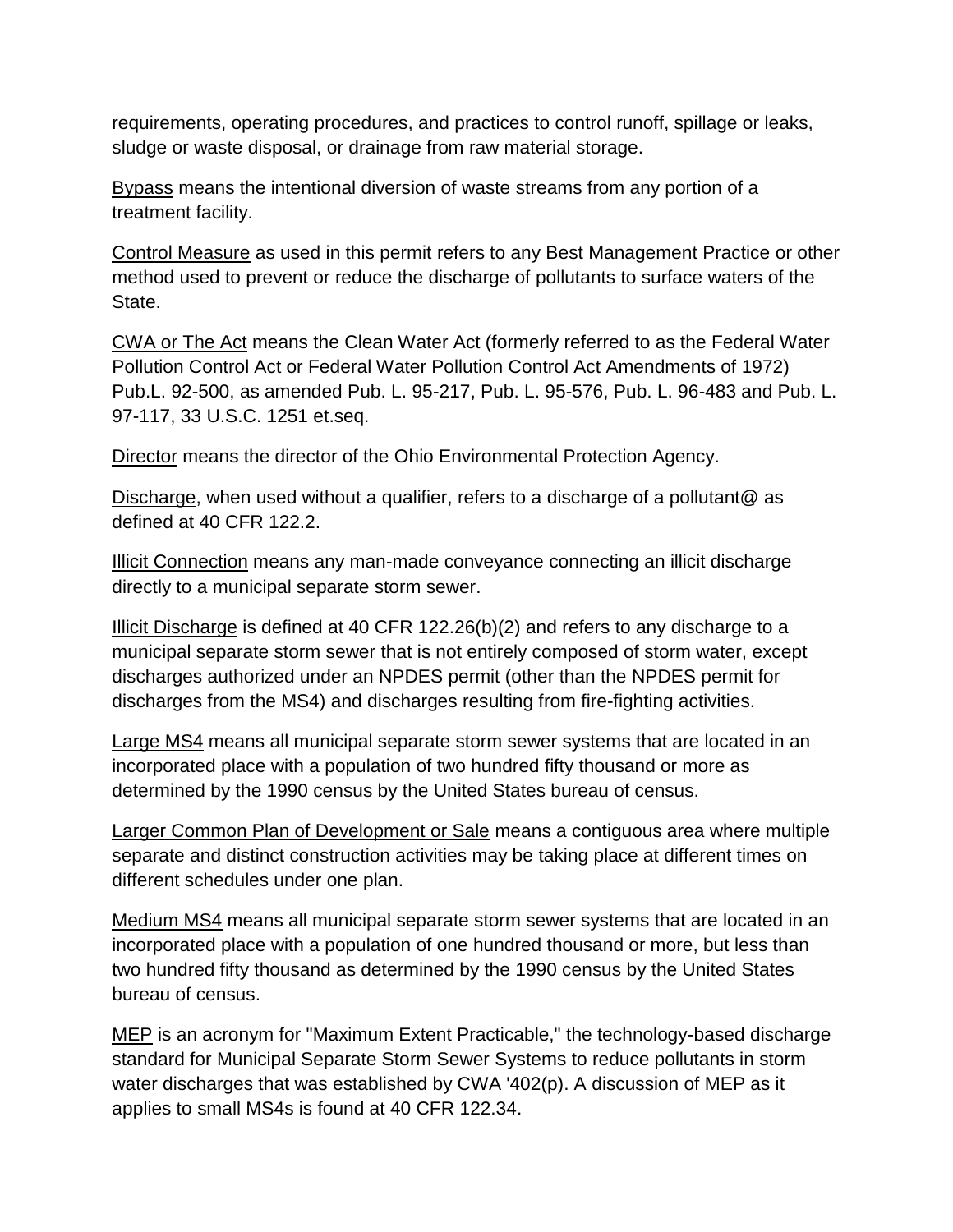MS4 means municipal separate storm sewer system which means a conveyance or system of conveyances (including roads with drainage systems, municipal streets, catch basins, curbs, gutters, ditches, man-made channels, or storm drains) that are:

- Owned or operated by the federal government, state, municipality, township, county, district, or other public body (created by or pursuant to state or federal law) including special district under state law such as a sewer district, flood control district or drainage districts, or similar entity, or a designated and approved management agency under section 208 of the act that discharges into surface waters of the state; and
- Designed or used for collecting or conveying solely storm water, which is not a combined sewer, and which is not a part of a publicly owned treatment works.

NOI is an acronym for a Notice of Intent@ which means the mechanism used to register@ for coverage under a general permit.

Non-traditional MS4 means systems similar to separate storm sewer systems in municipalities, such as systems at military bases, hospitals, public universities or prison complexes, and highways and other thoroughfares. The term does not include separate storm sewer systems in very discrete areas such as individual buildings.

Off-Lot Home Sewage Treatment System (HSTS) means a system designed to treat home sewage on-site and discharges treated wastewater off-lot.

Ohio EPA means the Ohio Environmental Protection Agency.

On-Lot Home Sewage Treatment System (HSTS) means a system designed to treat home sewage on-lot with no discharges leaving the lot.

Outfall from an MS4 means a point source at the point where a municipal separate storm sewer discharges to surface waters of the State and does not include open conveyances connecting two municipal separate storm sewers, or pipes, tunnels or other conveyances that connect segments of the same stream or other surface waters of the state and are used to convey waters of the state.

Small MS4 means all municipal separate storm sewer systems that are neither a large MS4 nor a medium MS4.

Storm Water is defined at 40 CFR 122.26(b)(13) and means storm water runoff, snow melt runoff, and surface runoff and drainage.

Storm Water Management Program (SWMP) refers to a comprehensive program to manage the quality of storm water discharged from the municipal separate storm sewer system.